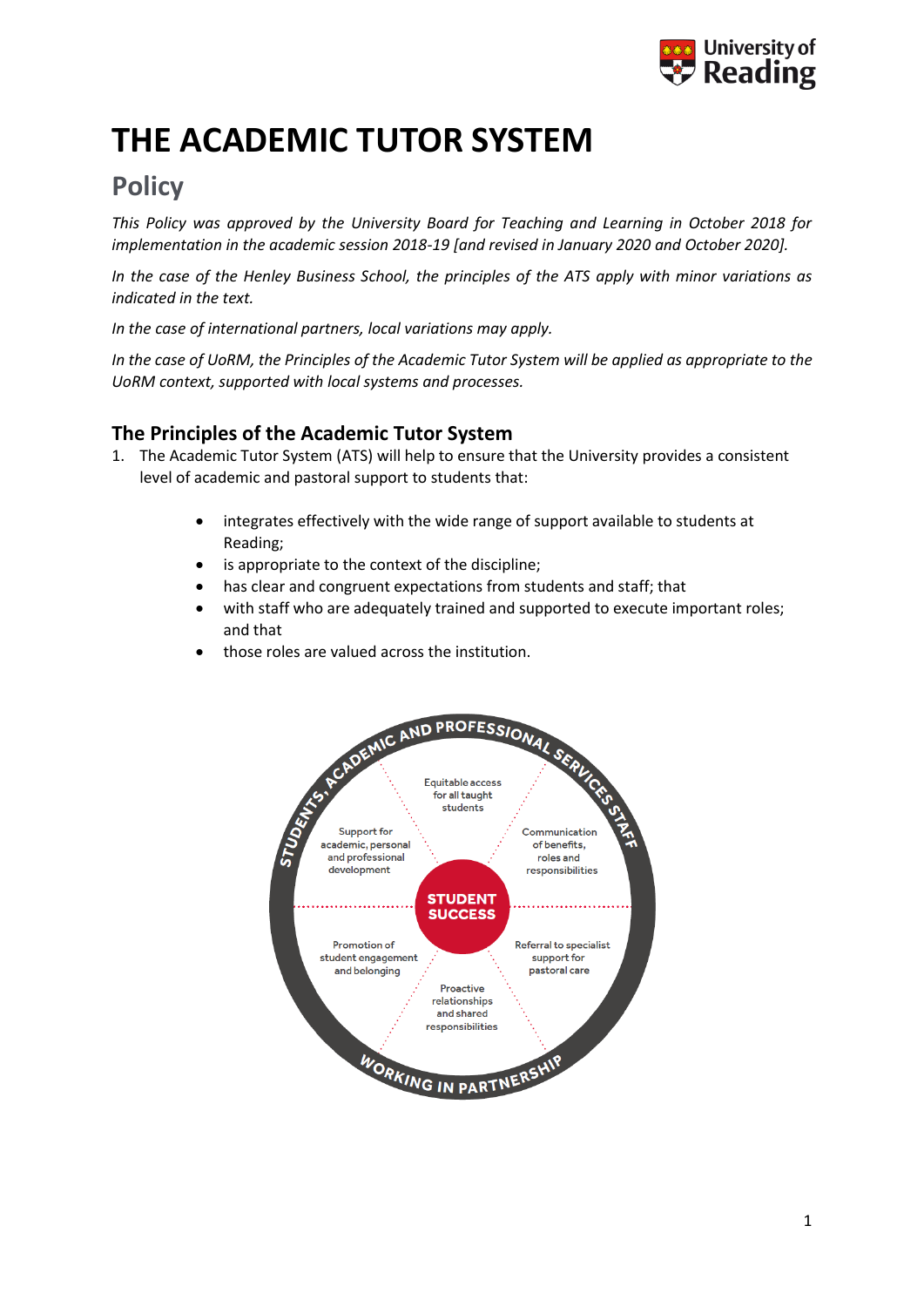The ATS is underpinned by the following principles to provide consistency of experience for staff and students across the University:

- **1. Equitable access for all taught students (UG, PGT, DL and PT)<sup>1</sup> :** All taught students have access to effective academic and personal support, including a named Academic Tutor, and understand what minimum contact they can expect.
- **2. Supporting students' academic, personal and professional development:** 'In-School' 2 student support focuses primarily on supporting students' academic, personal and professional development, aligned to discipline needs and requirements and delivered in partnership with relevant professional services. Roles and responsibilities enable academic and professional services staff to focus on their areas of expertise and signpost students to other members of staff or specialist services as appropriate.
- **3. Communication of benefits, roles and responsibilities:** All students and staff understand the benefits of academic tutoring and the shared responsibilities of all of those involved. With support from central communications teams, Schools take a proactive approach to articulating the importance of tutoring to students and staff, promoting engagement. Communication activities also underpin principles 4 and 5.
- **4. Proactive relationships and shared responsibilities:** Academic Tutors establish proactive, effective and long-lasting relationships with their tutees that promote positive engagement within the academic community. Students ensure that they are active participants, working in partnership with their tutor to support their academic, personal and professional development. Schools work in partnership with colleagues in student support services to monitor engagement with the ATS and embed a proactive programme of academic, personal and professional development support in the School (see Figure 1).
- **5. Promoting student engagement and belonging:** Academic, personal and professional support is for all students, not just those facing issues or in need of help, it is integral to the student experience and empowers students to make the most of their time at University, engaging fully with their studies, developing essential graduate attributes and fulfilling their potential.
- **6. Referral to specialist support for pastoral care:** Academic Tutors, School Directors of Academic Tutoring (SDATs), Student Support Coordinators (SSCs) and Student Welfare Officers (SWOs) are able to identify student support needs and refer students to specialist support services using risk-based referral systems. Schools and Functions identify common issues being faced by specific student groups and adjust the provision of or access to support as needed.

# **School roles and responsibilities**

#### **Academic Tutors**

2. Academic Tutors will act as a key contact for their tutees within their School / Department, establishing effective and long-lasting relationships that promote positive engagement within the academic community. Academic Tutors will play a crucial role in upholding and embedding the principles of the Academic Tutor System, working in partnership with their tutees to support

<sup>1</sup> UG – Undergraduate students, PGT – Post Graduate Taught students, DL – Distance Learning students, PT - Part-Time students. <sup>2</sup> **'In-School' support:** School/Departmental Directors of Academic Tutoring (SDATs); Academic Tutors; academic and wellbeing programmes/initiatives for students supported centrally but delivered 'in-School (e.g. PAL, Positive Minds, etc.); and central support for SDATs/Academic Tutors (e.g. development opportunities, evaluation/impact, etc.).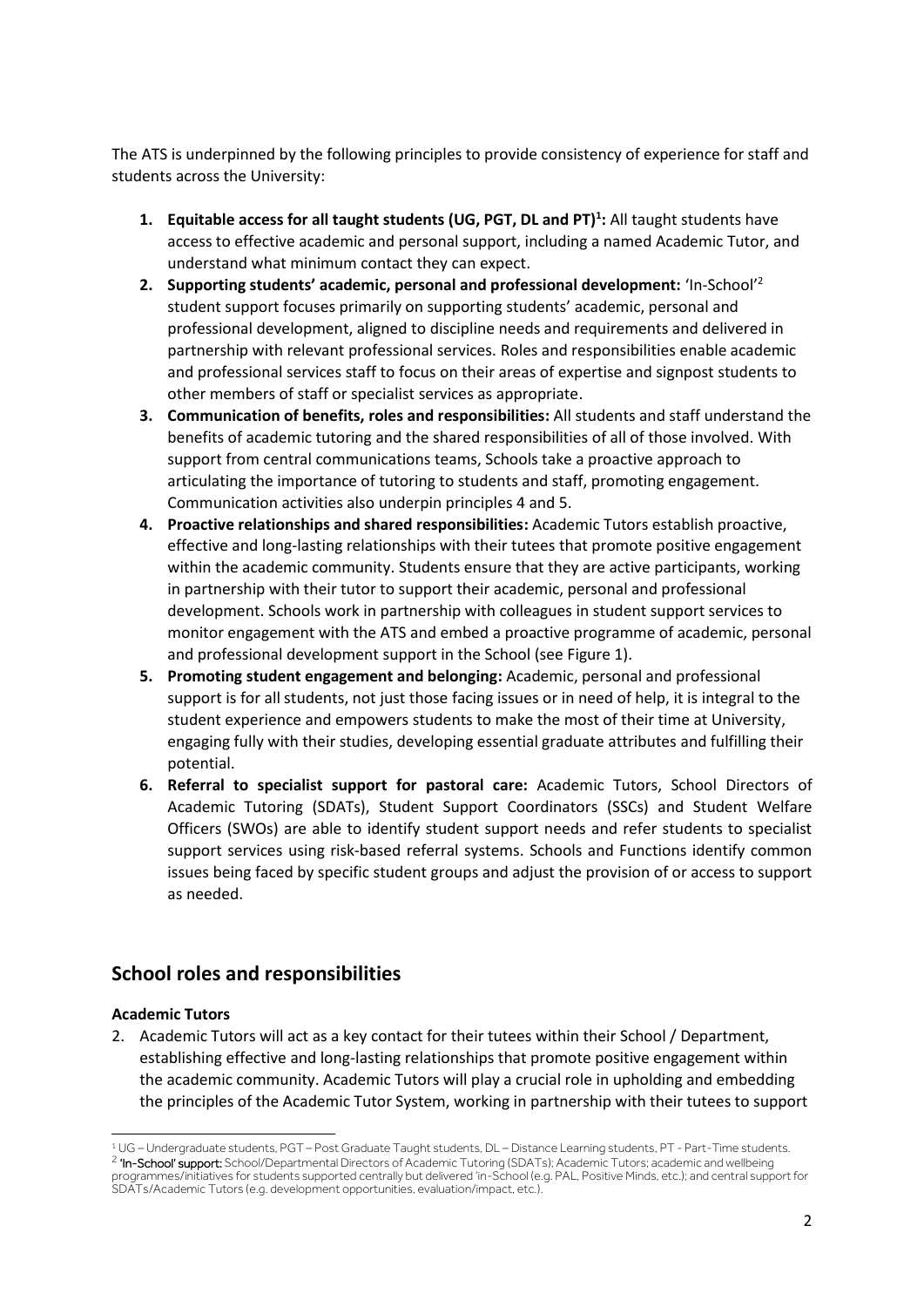their academic, personal and professional development through proactive relationships and structured academic conversations informed by student data (e.g. RISIS Tutor Card, Student Progress Dashboard). Academic Tutors will be responsible for signposting students to specialist central services for pastoral support as appropriate (see also *Appendix 1 Role of the Academic Tutor*). Suggested sample agendas for Tutee meetings are attached as *Appendix 2.*

- 3. At appropriate points in the student journey, Academic Tutors are responsible for providing support across the following themes:
	- **Academic support and study skills:** Academic Tutors will assist students to reflect on their academic progress to date, including working with students to identify their strengths and weaknesses in relation to academic study skills and encouraging students to make plans and/or take up opportunities to develop these (e.g. Study Advice, Liaison Librarians, Maths Support, English Language Support, etc.). Academic Tutors will also help students to make decisions in relation to their course and to connect with other academics in their field of study.
	- **Assessment and feedback:** Academic Tutors will support students to review and reflect holistically on feedback they have received on assessed work, developing their ability to build on knowledge and progress successfully. Academic Tutors will work with students to identify consistent patterns in feedback (e.g. poor referencing/structure, insecure research base, etc.) and discuss the steps they can take to improve their performance in future assessments.
	- **Careers and employability:** Academic Tutors will discuss students' career ambitions and employability goals., encouraging students to work towards establishing and realising those goals whilst at Reading, including: signposting relevant opportunities (e.g. gaining work experience, careers training participation, study abroad, student societies, volunteering, etc.); helping students to identify and overcome barriers through tutor referral to specialist Careers support; and reflecting on progress made to maintain motivation and build resilience. When requested, Academic Tutors will write references for students.
	- **Engaging beyond the programme:** Academic Tutors will raise awareness of extracurricular opportunities to encourage students to engage beyond their programme to develop transferable skills, build social networks and contribute to the development of the University (e.g. Course/School Representatives, discipline societies, STaR Mentoring, sports clubs/societies, etc.).
	- **Specialist support services:** Academic Tutors will establish proactive and effective relationships with their tutees that help to identify student support needs and refer students to specialist support services as appropriate.
- 4. Academic Tutors are expected to maintain regular contact with their tutees, meeting with them at least once a term (in addition to the meeting with Part 1 tutees that must take place during Welcome Week) to reflect on their academic progress and personal and professional development. Academic Tutors will liaise with other members of academic and student support staff as appropriate to support students' academic, personal and professional development, including acting as a key contact for professional services staff providing support to their tutees.
- 5. Academic Tutors are *not* responsible for:
	- Resolving administrative problems relating to a student's studies (e.g. timetabling, submission issues, etc.) but should direct students to the appropriate place for further guidance (e.g. Student Support Coordinator).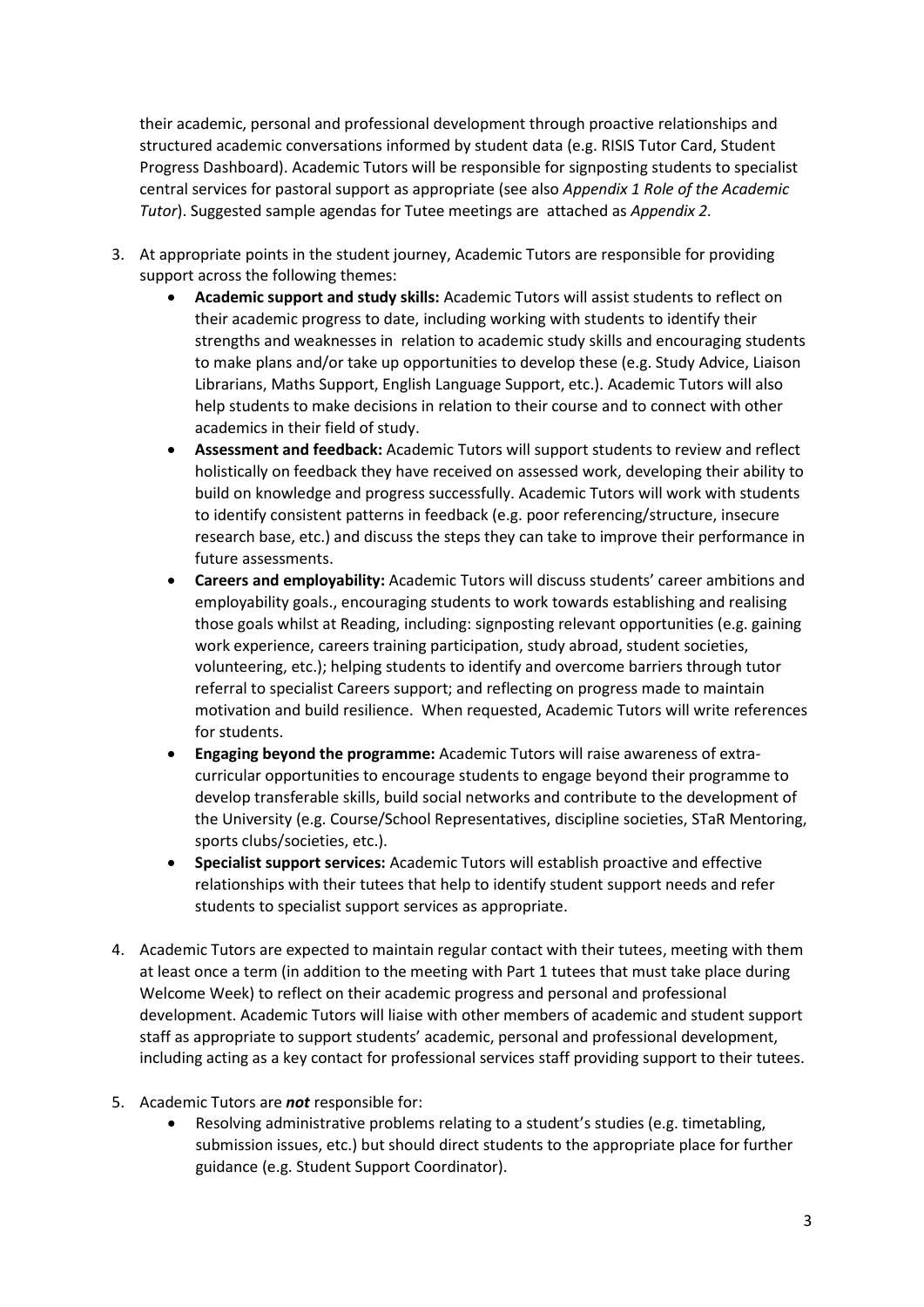- Providing counselling or specialist advice but should refer students to the appropriate specialist support service on campus (e.g. Student Financial Support, International Advisory Team, Counselling and Wellbeing, Student Welfare Team, RUSU Advice Service, etc.).
- Replacing subject-specific academic staff in providing specialist academic guidance on aspects of the student's programme of study but should advise on how to get guidance, including connecting students to other academics in their field of study.

#### **School Directors of Academic Tutoring (SDATs)**

6. SDATs will provide School-level leadership for student academic, personal and professional development and maintain strategic oversight of students' engagement with studies, student success and retention across the School. An SDAT will be assigned to provide School-level leadership and direction to the Academic Tutor System including in Schools where a Director of Academic Tutoring is assigned at Department-level. SDATs will act as School-level Safeguarding Co-ordinators (See [UoR Safeguarding Policy](https://www.reading.ac.uk/web/files/engaging-everyone/UoR_Safeguarding_Policy_2020_-_Final_Approved.pdf) ). SDATs are accountable to the Head of School for their roles and responsibilities (see *Appendix 4*). *[Except in the Henley Business School where the SDAT is accountable to the School Director of Teaching and Learning*]

#### 7. SDATs are responsible for:

- **Strategic oversight of the Academic Tutor System within the School:** SDATs will oversee the ongoing quality management, evaluation and enhancement of the ATS in the School. SDATs will act as first contact for the ATS and ensure that the School embeds the University principles for academic tutoring. SDATs will report regularly on the progress made towards delivering the commitment to academic tutoring, including to Boards of Studies and Student Experience, School Management Boards and the DAT Community of Practice.
- **School-level leadership of initiatives to support student engagement with their studies and student development:** SDATs will oversee, monitor, facilitate and lead the School's engagement with University initiatives to support student engagement with their studies and student academic, personal and professional development (e.g. Peer Assisted Learning, University of Reading Red Award, etc.).
- **Academic leadership and decision-making in relation to student success and retention:** SDATs will undertake School-level responsibilities and make School-level decisions in relation to policy and procedures concerning extenuating circumstances, academic engagement and fitness to study/practise.
- **Support for Academic Tutors within the School:** SDATs will ensure that Academic Tutors are appropriately supported, communicating and disseminating relevant information and best practice to assist them in their roles. SDATs will promote partnership working between Academic Tutors and central support services to support student success and retention, including raising awareness of referral systems, processes and procedures.
- **Safeguarding :** SDATS will act as School-level Safeguarding Co-ordinators (Se[e UoR](https://www.reading.ac.uk/web/files/engaging-everyone/UoR_Safeguarding_Policy_2020_-_Final_Approved.pdf)  [Safeguarding Policy](https://www.reading.ac.uk/web/files/engaging-everyone/UoR_Safeguarding_Policy_2020_-_Final_Approved.pdf) ).
- 8. In recognition of the extent and significance of the role, the selection and appointment process for SDATs is formal, transparent and accessible, and consistent with the process for appointing other School leaders, for example School Directors of Teaching and Learning (SDTLs) or Heads of Department (*see Appendix 3*).
- 9. SDATs are *not* responsible for:
	- Administration relating to the delivery of the Academic Tutor System (i.e. arranging Tutor/tutee meetings and recording attendance at meetings). This is the responsibility of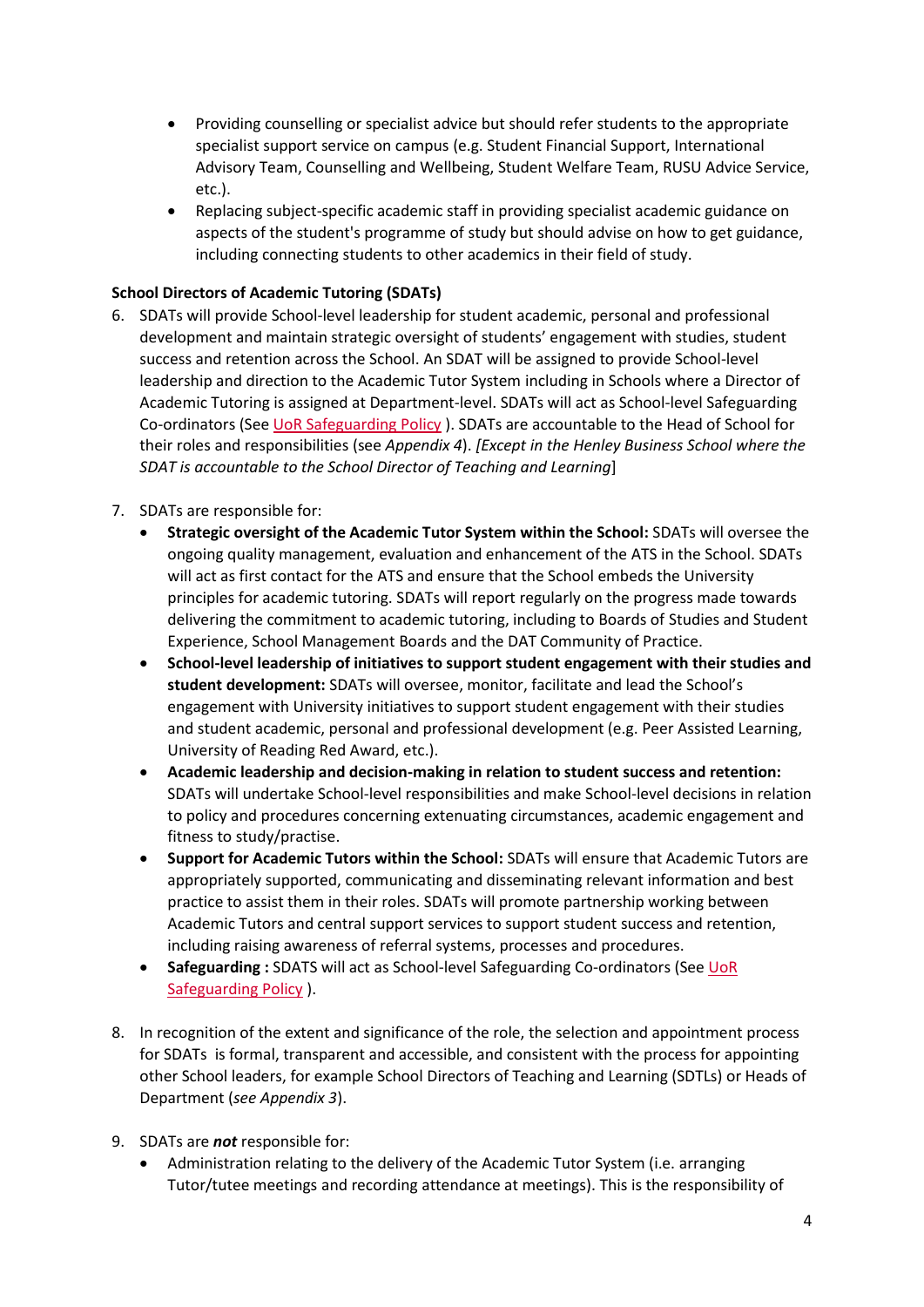Academic Tutors, with help from Support Centres where required. RISIS should be used to record Tutor/tutee meetings.

- Operational oversight of the extenuating circumstances procedures and escalation processes (e.g. fitness to study), SSCs ensure students are notified of the procedures and deadlines in liaison with relevant staff and Committees.
- Ensuring support is in place for students suspending, withdrawing or transferring. This is the responsibility of SSCs.
- Providing ongoing pastoral support to students experiencing welfare or wellbeing issues affecting their studies. This is the responsibility of specialist student support teams including the Student Welfare Team, Counselling and Wellbeing, and the Disability Advisory Service.

#### **Reporting**

- 10. SDATS will provide termly updates on the ATS to their Boards of Studies and Student Experience and School Management Boards , including on the provision of academic, personal and professional development across the School and flagging any particular successes, challenges and emerging risks to that provision.
- 11. Heads of School and School Directors of Teaching and Learning may provide updates on the ATS in their School Teaching Enhancement Action Plans (STEAPs) where appropriate.

#### **Heads of School**

- 12. Each Head of School has ultimate responsibility for ensuring an excellent student experience of academic tutoring in their School. Although in practice this is delivered by SDATs and Academic Tutors, the Head of School (SDTL in the Henley Business School) must work with the SDAT and School Director of Teaching and Learning (SDTL) to report on progress towards enhancing the student learning experience, including embedding the ATS, through, for example, discussions in meetings of the School Management Board.
- 13. Heads of School must ensure that an appropriate time allocation is made for Academic Tutors and SDATs (see *Appendix 3*) when considering workload models.

#### **Students**

- 14. Students are active partners in their learning and development at the University of Reading. Students work in partnership with their Academic Tutor to support their academic, personal and professional development. The online [Student Academic Tutor Toolkit](http://student.reading.ac.uk/essentials/_study/academic-tutors.aspx) provides guidance for students on how to work with their Academic Tutor. The **Student Charter** provides a helpful summary of the expectations staff have of students at Reading. The list below captures those most relevant to academic tutoring. The University expects students to:
	- Work hard at their studies and to be active partners in shaping their experience of Higher Education.
	- Seek out opportunities to enhance their understanding and to develop practical and intellectual skill.
	- Take advantage of the wealth of activities (social and developmental) provided by the University and Reading University Students' Union (RUSU).
	- Be pro-active in managing their learning and in seeking help when needed.
	- Keep appointments and to communicate with staff in a timely and courteous manner.

#### **Partnership**

The foundation of our academic community

15. The following principles underpin student-staff partnership at Reading Partnership: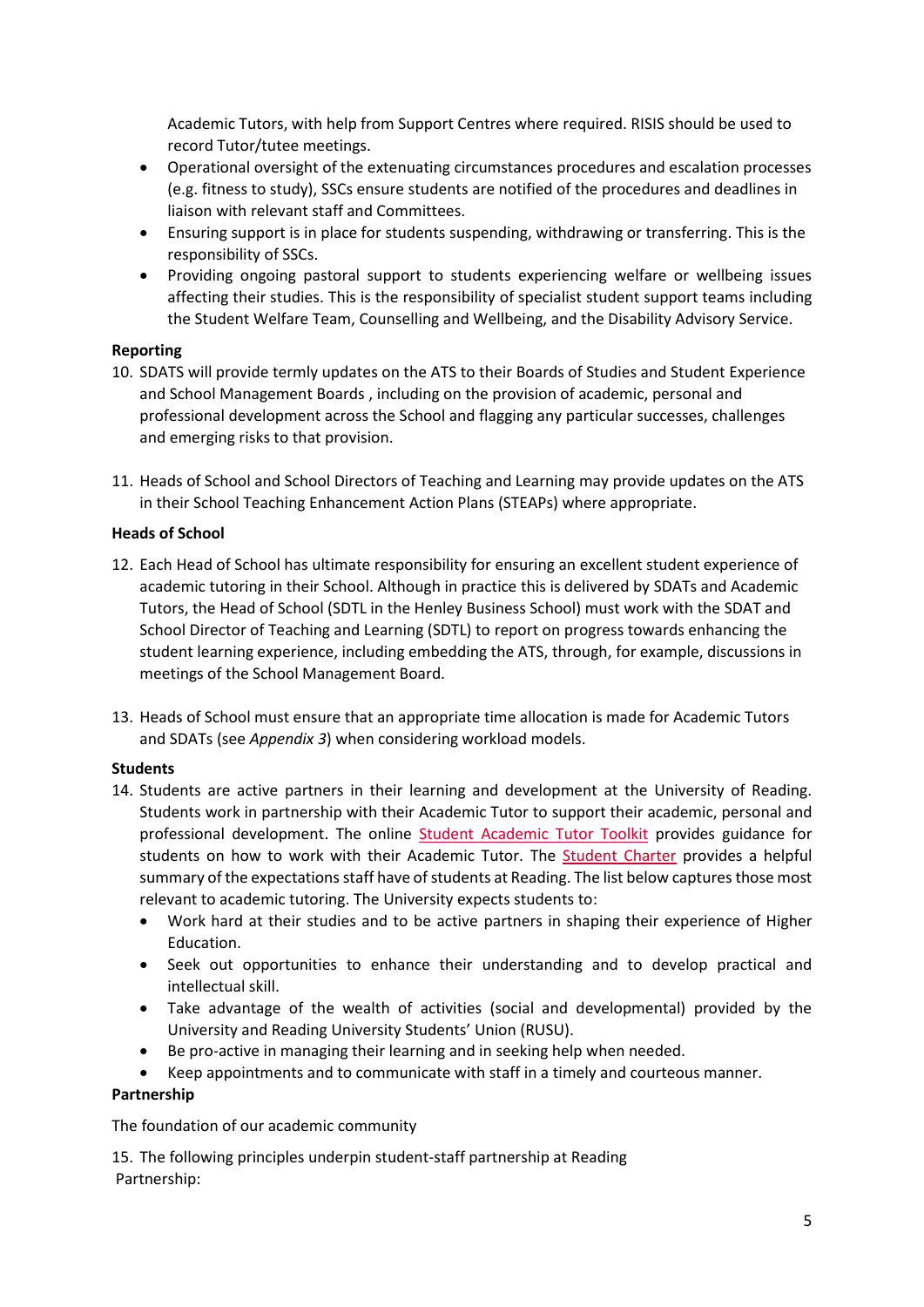- Is based on values of trust and respect
- Is empowering and inclusive
- Enables the collaborative development of meaningful change
- Creates a sense of belonging to an academic community

## **Support for Schools and students**

#### **Welfare support for the ATS**

- 16. The Student Welfare Team are responsible for providing specialist advice, guidance and signposting for students who are experiencing a level of personal difficulties outside study that may have a significant impact on their studies if not supported. Students should be referred to the Team when they need practical guidance relating to a specific incident or problem.
- 17. The Student Welfare Team, managed by the Student Welfare Manager, are located centrally in Student Services in the Carrington Building and are dedicated to working with students in particular Schools, working closely with SDATs, Academic Tutors and SSCs to monitor and track students receiving their support. Academic Tutors may refer students to Student Welfare Officers directly for pastoral/welfare support.

#### 18. Student Welfare Officers are responsible for:

- Providing specialist advice, guidance and signposting for students who are experiencing a level of personal difficulties outside study that may have a significant impact on their studies if not supported, e.g.
	- o severe home-sickness,
	- o friendship/house-mate conflicts,
	- o family crisis/conflict,
	- o bullying/harassment,
	- o concern about a friend,
	- o problems settling in,
	- o victim of crime,
	- o domestic violence,
	- o substance abuse,
	- o struggle with caring responsibilities,
	- o concerns relating to radicalisation, exploitation (Prevent), or safeguarding.
- Working in partnership with academic and professional services colleagues, to establish reasonable and effective methods of support or adjustments for students in situations of difficulty or with complex or unusual circumstances.
- Making referrals/signposting students to other specialist services within the University/Students' Union, support groups, external agencies and treatment providers where necessary.
- Undertaking individual case work to limit the impact a problem could have on a student's studies as well as supporting the administrative dimension of student welfare support.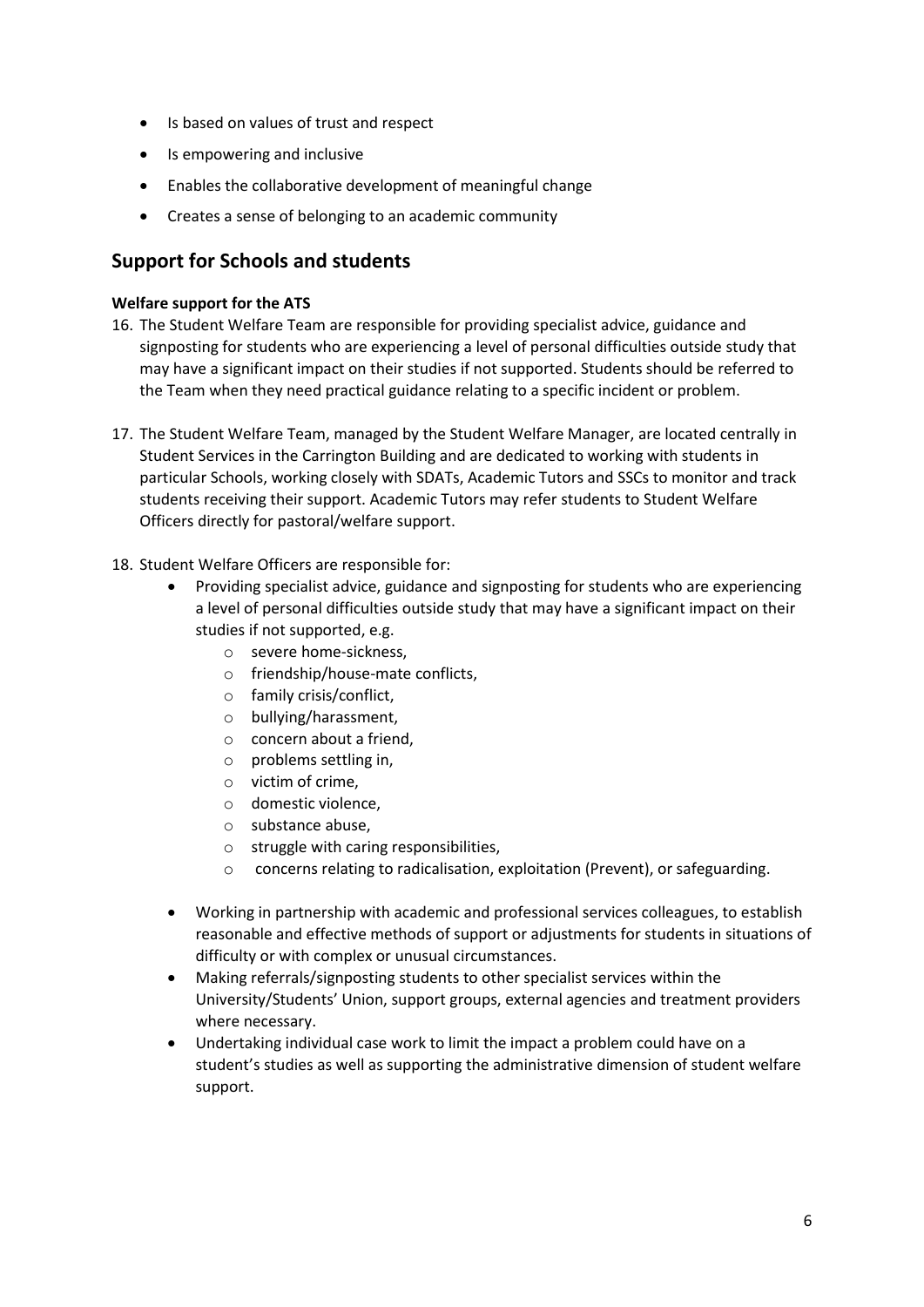- Investigating 'notifications of concern' and considering concerns raised through University Prevent<sup>3</sup>, safeguarding and harassment policies.
- 19. Student Welfare Officers are **not** responsible for providing:
	- An 'emergency service', but the Student Welfare Team will operate a 'drop in' service during the working day to provide a key contact for enquiries. Otherwise, Student Welfare Officers will use an appointment system to meet and follow-up with students receiving their support.
	- Counselling and specialist mental health support. This is the responsibility of the Counselling and Wellbeing Service.
	- Advice on disability to either students or staff. This is the responsibility of the Disability Advisory Service.
	- 'Care' for students, such as that which should be provided by Social Services, a carer, a mentor, a relative or a non-medical helper.
	- Specialist practitioner support or clinically qualified treatment.

#### **Centre for Quality Support and Development (CQSD) support for the ATS**

- 20. CQSD provides support to SDATs and Academic Tutors, and is responsible for identifying and sharing best practice, delivering training and developing helpful resources/support materials (e.g. Academic Tutor Toolkit).
- 21. Working with Schools and Functions, CQSD will coordinate the evaluation of the ATS, providing evidence of impact on student engagement, success and retention and staff engagement, workload and recognition as well as identifying opportunities to make improvements on an ongoing basis.

#### **Administrative support**

- 22. Academic Tutors should develop strong relationships with student-facing staff in the Support Centres, Henley Helpdesk and the ISLI Administration Office to ensure the effective communications that they and students need for processes to work smoothly. These staff will work closely with Academic Tutors and SDATs, escalating issues as appropriate and providing administrative support. They provide advice and guidance to students and staff on the administrative process relating to students and their studies. They manage the key processes, including:
	- Extenuating circumstances requests including providing support to the University Standing Committee on Special Cases.
	- Module selection and registration.
	- Changes to students' status, for example, suspensions, withdrawals, programme transfers, changes to mode of study.
	- Support for SDTL/SDAT with extenuating circumstances, student academic engagement, academic misconduct and fitness to study and fitness to practise cases.
	- Welcome Week activities in Schools.
	- Communication with students using Essentials and Me@Reading student portal.

 $3$  The Counter-Terrorism and Security Act 2015 places an obligation on the University to "in the exercise of its functions, have due regard to the need to prevent people from being drawn into terrorism". This is known as the Prevent duty. The University has prepared a Prevent Policy Statement containing a process for reporting concerns relating to Prevent, which you can rea[d here.](http://www.reading.ac.uk/web/files/office-of-the-university-secretary/UoR_Approach_to_the_Prevent_Duty.pdf)